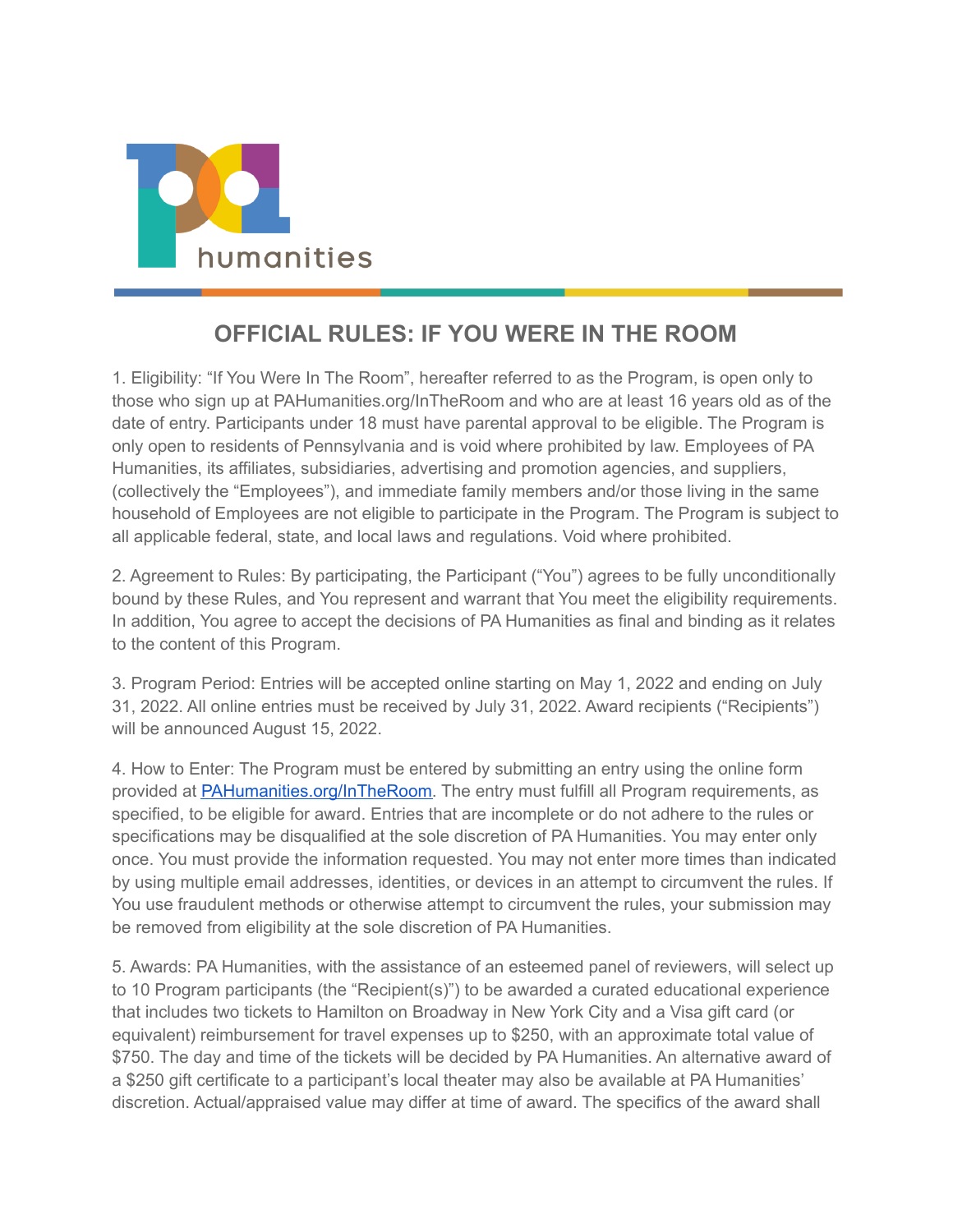be solely determined by PA Humanities. No cash or other award substitution shall be permitted except at PA Humanities' discretion. The award is nontransferable. Any and all award-related expenses, including without limitation any and all federal, state, and/or local taxes, shall be the sole responsibility of Recipient. No substitution of award or transfer/assignment of award to others or request for the cash equivalent by Recipient is permitted. Acceptance of award constitutes permission for PA Humanities to use Recipient's name, likeness, and entry for purposes of advertising and trade without further compensation unless prohibited by law. The Recipients are required to transport themselves to and from the award destination and are solely responsible for any related expenses or fees, including travel, hotel, food, tolls, etc. Minors must be accompanied by a parent or guardian.

6. Odds: The odds of award depend on the number of eligible entries received. Number of Recipients is at the sole discretion of PA Humanities.

7. Recipient Selection and Notification: Recipient will be selected by PA Humanities. Recipient will be notified by email or phone call within ten (10) days following selection of Recipient. PA Humanities shall have no liability for Recipient's failure to receive notices due to spam, junk e-mail, or other security settings or for Recipient's provision of incorrect or otherwise non-functioning contact information. If Recipient cannot be contacted, is ineligible, fails to claim the award within 5 days from the time award notification was sent, or fails to timely return a completed and executed declaration and release as required, the award may be forfeited and an alternate Recipient selected. Receipt by Recipient of the award offered in this Program is conditioned upon compliance with any and all federal, state, and local laws and regulations. ANY VIOLATION OF THESE OFFICIAL RULES BY RECIPIENT (AT PA HUMANITIES' SOLE DISCRETION) WILL RESULT IN RECIPIENT'S DISQUALIFICATION, AND ALL PRIVILEGES AS RECIPIENT WILL BE IMMEDIATELY TERMINATED.

8. Rights Granted by You: By entering this content (e.g., photo, video, text, etc.), You understand and agree that PA Humanities and anyone acting on behalf of PA Humanities' and PA Humanities' licensees, successors, and assigns, shall have the right, where permitted by law, to print, publish, broadcast, distribute, and use in any media now known or hereafter developed, in perpetuity and throughout the World, without limitation, your entry, name, portrait, picture, voice, likeness, image, statements about the Program, and biographical information for news, publicity, information, trade, advertising, public relations, and promotional purposes. without any further compensation, notice, review, or consent. By entering this content, You represent and warrant that your entry is an original work of authorship, and does not violate any third party's proprietary or intellectual property rights. If your entry infringes upon the intellectual property right of another, You will be disqualified at the sole discretion of PA Humanities if the content of your entry is claimed to constitute infringement of any proprietary or intellectual proprietary rights of any third party, You shall, at your sole expense, defend or settle against such claims. You shall indemnify, defend, and hold harmless PA Humanities from and against any suit, proceeding, claims, liability, loss, damage, costs or expense, which PA Humanities may incur, suffer, or be required to pay arising out of such infringement or suspected infringement of any third party's right.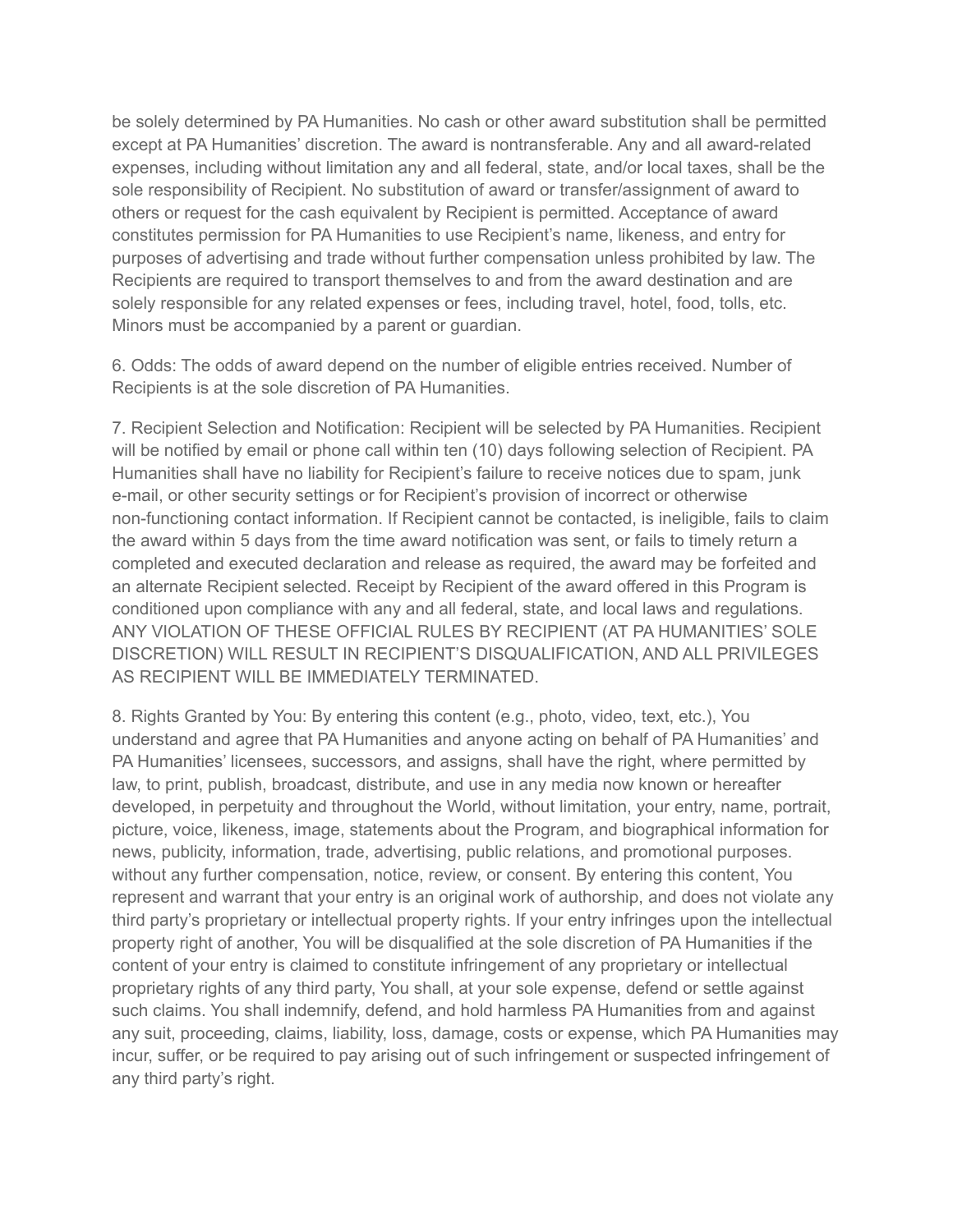9. Terms & Conditions: PA Humanities reserves the right, in its sole discretion, to cancel, terminate, modify or suspend the Program should virus, bug, non-authorized human intervention, fraud, or other cause beyond PA Humanities' control corrupt or affect the administration, security, fairness, or proper conduct of the Program. In such case, PA Humanities may select the Recipient from all eligible entries received prior to and/or after (if appropriate) the action taken by PA Humanities. PA Humanities reserves the right, in its sole discretion, to disqualify any individual who tampers or attempts to tamper with the entry process or the operation of the Program or website or violates these Terms & Conditions. PA Humanities has the right, in its sole discretion, to maintain the integrity of the Program, to void votes for any reason, including, but not limited to: multiple entries from the same user from different IP addresses; multiple entries from the same computer in excess of that allowed by Program rules; or the use of bots, macros, scripts, or other technical means for entering. Any attempt by an entrant to deliberately damage any website or undermine the legitimate operation of the Program may be a violation of criminal and civil laws. Should such an attempt be made, PA Humanities reserves the right to seek damages to the fullest extent permitted by law.

10. Limitation of Liability: By entering, You agree to release and hold harmless PA Humanities and its subsidiaries, affiliates, advertising and promotion agencies, partners, representatives, agents, successors, assigns, employees, officers, and directors from any liability, illness, injury, death, loss, litigation, claim, or damage that may occur, directly or indirectly, whether caused by negligence or not, from: (i) such entrant's participation in the Program and/or his/her acceptance, possession, use, or misuse of any award or any portion thereof; (ii) technical failures of any kind, including but not limited to the malfunction of any computer, cable, network, hardware, or software, or other mechanical equipment; (iii) the unavailability or inaccessibility of any transmissions, telephone, or Internet service; (iv) unauthorized human intervention in any part of the entry process or the Promotion; (v) electronic or human error in the administration of the Promotion or the processing of entries. (vi) traveling to or from the award destination or during the award event.

11. Disputes: THIS Program IS GOVERNED BY THE LAWS OF THE UNITED STATES AND PENNSYLVANIA, WITHOUT RESPECT TO CONFLICT OF LAW DOCTRINES. As a condition of participating in this Program, participant agrees that any and all disputes that cannot be resolved between the parties, and causes of action arising out of or connected with this Program, shall be resolved individually, without resort to any form of class action, exclusively before a court located in Pennsylvania having jurisdiction. Further, in any such dispute, under no circumstances shall participant be permitted to obtain awards for, and hereby waives all rights to, punitive, incidental, or consequential damages, including reasonable attorney's fees, other than participant's actual out-of-pocket expenses (i.e. costs associated with entering this Program). Participant further waives all rights to have damages multiplied or increased.

12. Privacy Policy: Information submitted with an entry is subject to the Privacy Policy stated on the PA Humanities website. To read the Privacy Policy, visit: <https://pahumanities.org/privacy-policy/>.